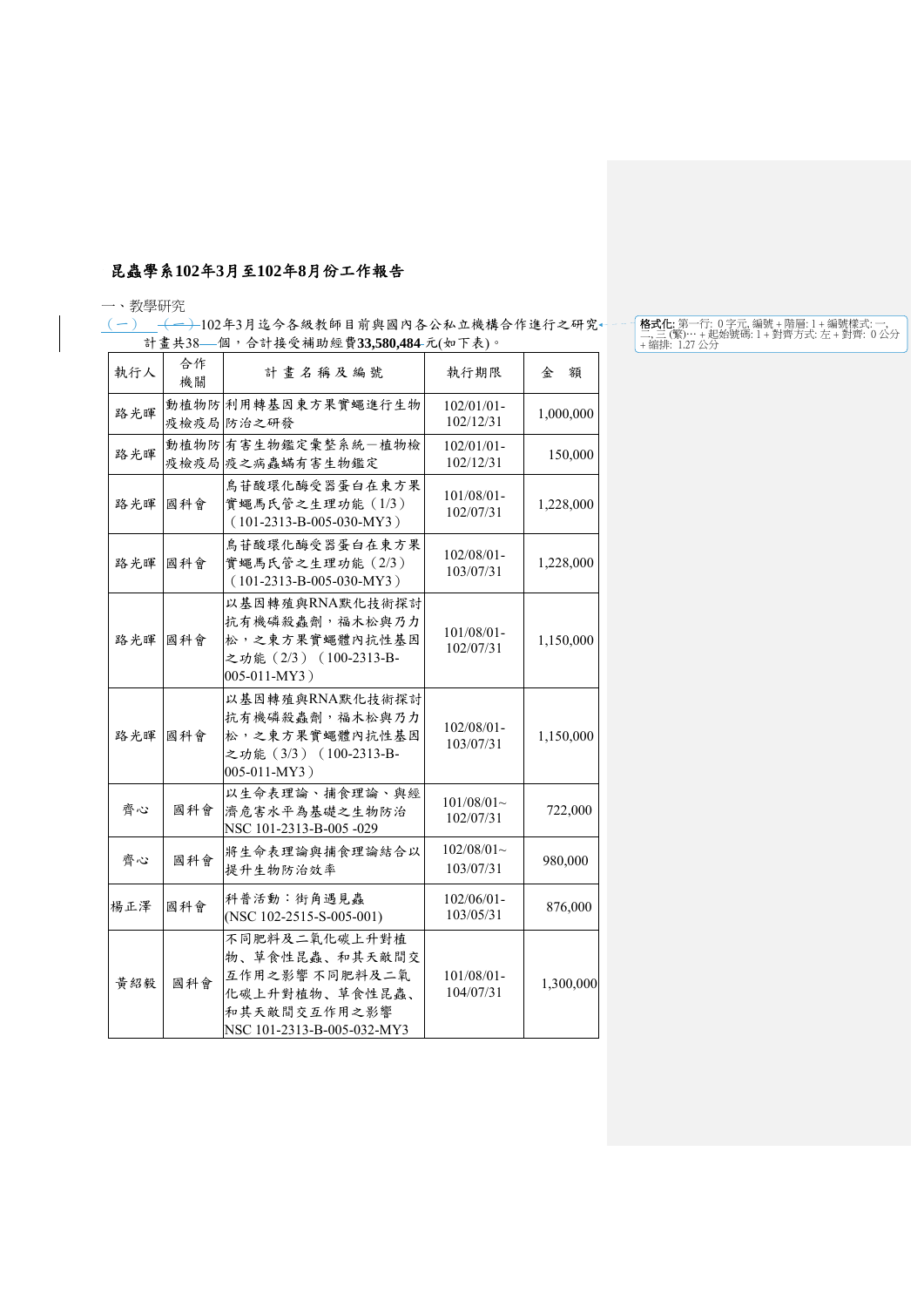| 執行人 | 合作<br>機關          | 計畫名稱及編號                                                                    | 執行期限                    | 額<br>金    |
|-----|-------------------|----------------------------------------------------------------------------|-------------------------|-----------|
| 黃紹毅 | 國科會               | 小黑蚊防治技術之研發-人體表<br>揮發物及性費洛蒙對小黑蚊誘引<br>與忌避之研究 NSC 101-2321-B-<br>005-014-     | 101/08/01-<br>102/07/31 | 628,000   |
| 杜武俊 | 國科會               | 小黑蚊幼蟲食性探討與餌劑研發<br>NSC-101-2321-B-005-013                                   | 101/08-102/07           | 997,000   |
| 杜武俊 | 國科會               | 蜂毒胜肽 mastoparan 結構修飾<br>對抗藥性菌株抑菌效能及其作用<br>機制之探討 NSC-101-2321-B-<br>005-031 | 101/08-102/07           | 1,130,000 |
| 杜武俊 | 護局                | 台中市政 「102年臺中市小黑蚊防治成效<br>府環境保評估、噴藥品質監督及教育宣導<br>工作」計畫                        | 101/02-101/11           | 980,000   |
| 杜武俊 | 農委會動<br>植物防檢<br>局 | 氣候變遷對病媒蚊的影響及因應<br>對策之研究                                                    | 101/01-101/12           | 775,000   |
| 唐立正 | 農委會               | 重大植物有害生物監測調查、預<br>警及官方防治                                                   | 102/01-102/12           | 150,000   |
| 唐立正 | 教育部               | 100年度教育部防制外來入侵種<br>及植物病蟲害輔導團計畫(中區)                                         | 101/09-102/09           | 480,000   |
| 郭美華 | 日月潭國              | 日月潭國家風景區自然生態資源<br>家風景區 監測(八)                                               | 102/06-103/07           | 400,000   |
| 郭美華 | 農委會防<br>檢局        | 有害生物鑑定彙整系統-植物檢<br>疫之病蟲草有害生物鑑定                                              | 102/01-102/12           | 145,000   |
| 郭美華 | 檢局                | 農委會防加入世貿組織強化植物有害生物<br>防範措施                                                 | 102/01-102/12           | 700,000   |
| 郭美華 | 農委會防<br>檢局        | 入侵紅火蟻全面防除計畫                                                                | 102/01-102/12           | 800,000   |
| 郭美華 | 雪霸國家<br>公園管理<br>處 | 武陵地區溪流生態系及七家灣溪<br>一號防砂壩壩體改善後研究                                             | 102/01-102/12           | 528,000   |
| 郭美華 | 雪霸國家<br>公園管理<br>處 | 台灣櫻花鉤吻鮭歷史溪流放流及<br>環境生態監測                                                   | 102/01-102/12           | 330,000   |
| 楊曼妙 | 業委員會險評估<br>疫檢疫局   | 行政院農板栗癭蜂生物學研究及其危害風<br>動植物防 102農科-10.1.2-B1                                 | $102/1/1-$<br>102/12/31 | 500,000   |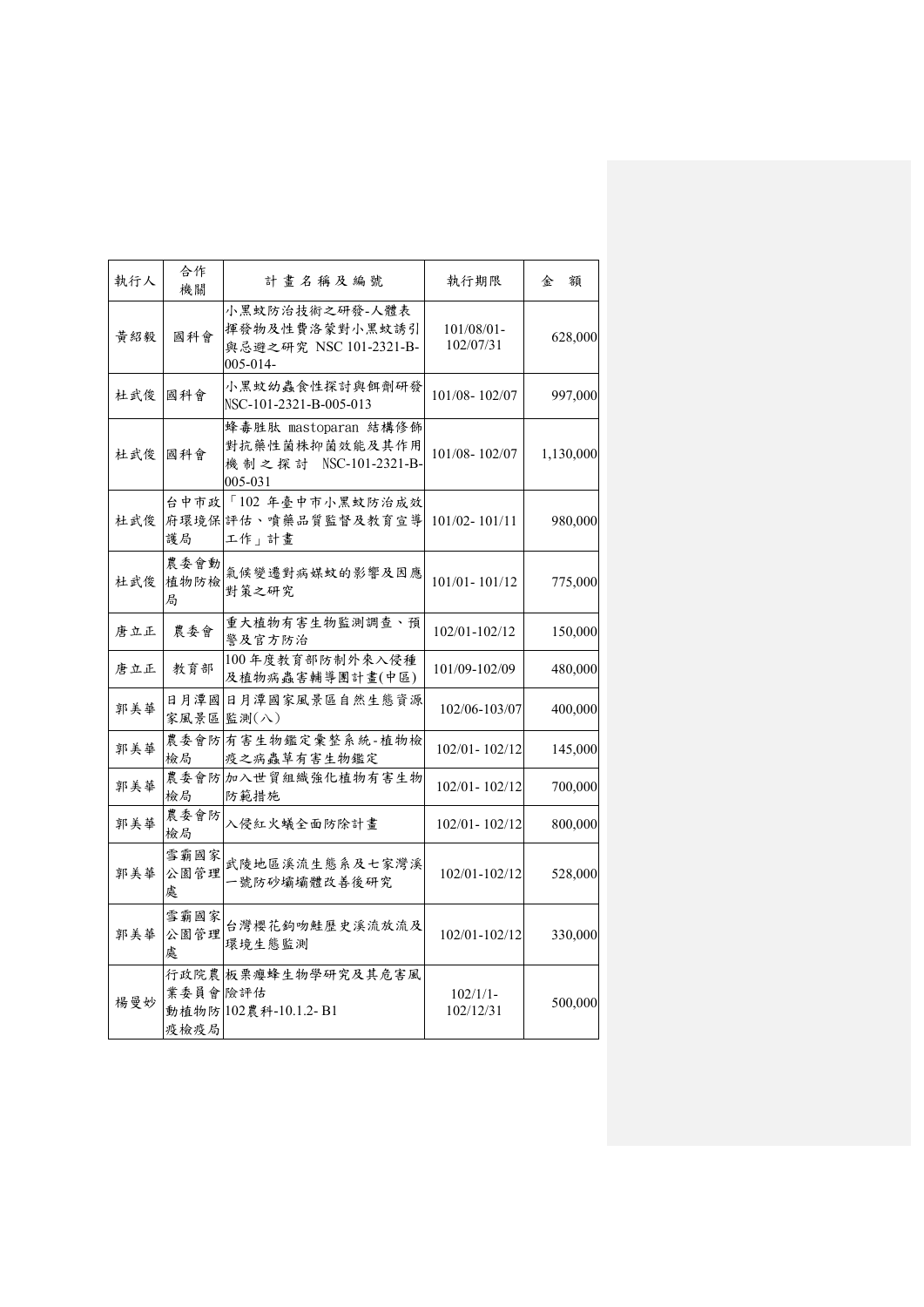| 執行人 | 合作<br>機關   | 計書名稱及編號                                                                              | 執行期限                       | 額<br>金    |
|-----|------------|--------------------------------------------------------------------------------------|----------------------------|-----------|
| 楊曼妙 | 國科會        | 台灣中部亞熱帶森林噴霧採集:<br>探討於不同海拔梯度的樹棲步行<br>蟲(鞘翅目:步行蟲科)群聚                                    | 102/08/01-<br>103/07/31    | 900,000   |
| 段淑人 | 防檢局        | 媒介昆蟲與蟲媒病害防治技術之<br>研發與應用-白邊大葉蟬及黑尾<br>葉蟬在四種葡萄品系上媒介細菌<br>性病害傳播率之研究<br>102農科-10.2.1-檢-B5 | 102/01-102/12              | 500,000   |
| 段淑人 | 防檢局        | 利用免疫分析法建立農產品中三<br>唑類藥劑微量殘留之檢測技術<br>102農科-14.2.3-檢-B1(3)                              | 102/01-102/12              | 800,000   |
| 段淑人 | 防檢局        | 強化植物有害生物防範措施計畫                                                                       | 102/07-102/12              | 500,000   |
| 葉文斌 | 國科會        | 重要性薊馬奈米微流道生物晶片<br>檢測系統暨分子檢測試劑之商品<br>研發                                               | $101/11/01 -$<br>102/10/31 | 1,600,000 |
|     |            | $(101-2324-B-005-011-CC2)$                                                           |                            |           |
| 葉文斌 | 農委會        | 茂谷柑殺蟲檢疫處理技術之開發<br>(102A131)                                                          | $102/01/31$ -<br>102/12/31 | 968,000   |
| 葉文斌 | 雪霸國家<br>公園 | 雪見遊憩區森林樹冠層昆蟲群聚<br>及監測模式建立<br>(102C005)                                               | 102/01/19-<br>102/12/31    | 360,000   |
| 戴淑美 | 國科會        | 小菜蛾抗藥性遺傳機制之研究                                                                        | 100/08-103/7               | 6,000,000 |
| 戴淑美 | 衛生署疾<br>管局 | 應用佈哨式誘蚊產卵器與雄蚊誘<br>引器防治登革熱病媒蚊之策略研<br>究.                                               | 102/01-102/12              | 560,000   |
| 戴淑美 | 農委會防<br>檢局 | 台灣褐飛蝨的抗藥性調查與管制<br>策略研究                                                               | 102/01-102/12              | 450,000   |
| 莊益源 | 國科會        | 應用資料探勘技術分析影響台灣<br>鋏蠓發生之關鍵因子與評估熱點<br>防治技術之成效<br>NSC 101-2321-B-005-012-               | 101/08-102/07              | 850,000   |
| 莊益源 | 防檢局        | 作物有害生物整合性防治<br>102管理-3.1-植防-2(1))                                                    | 102/01-102/12              | 715,484   |
| 莊益源 | 防檢局        | 強化植物有害生物防範措施計畫<br>102救助調整-檢-01(37)                                                   | 102/01-102/12              | 350,000   |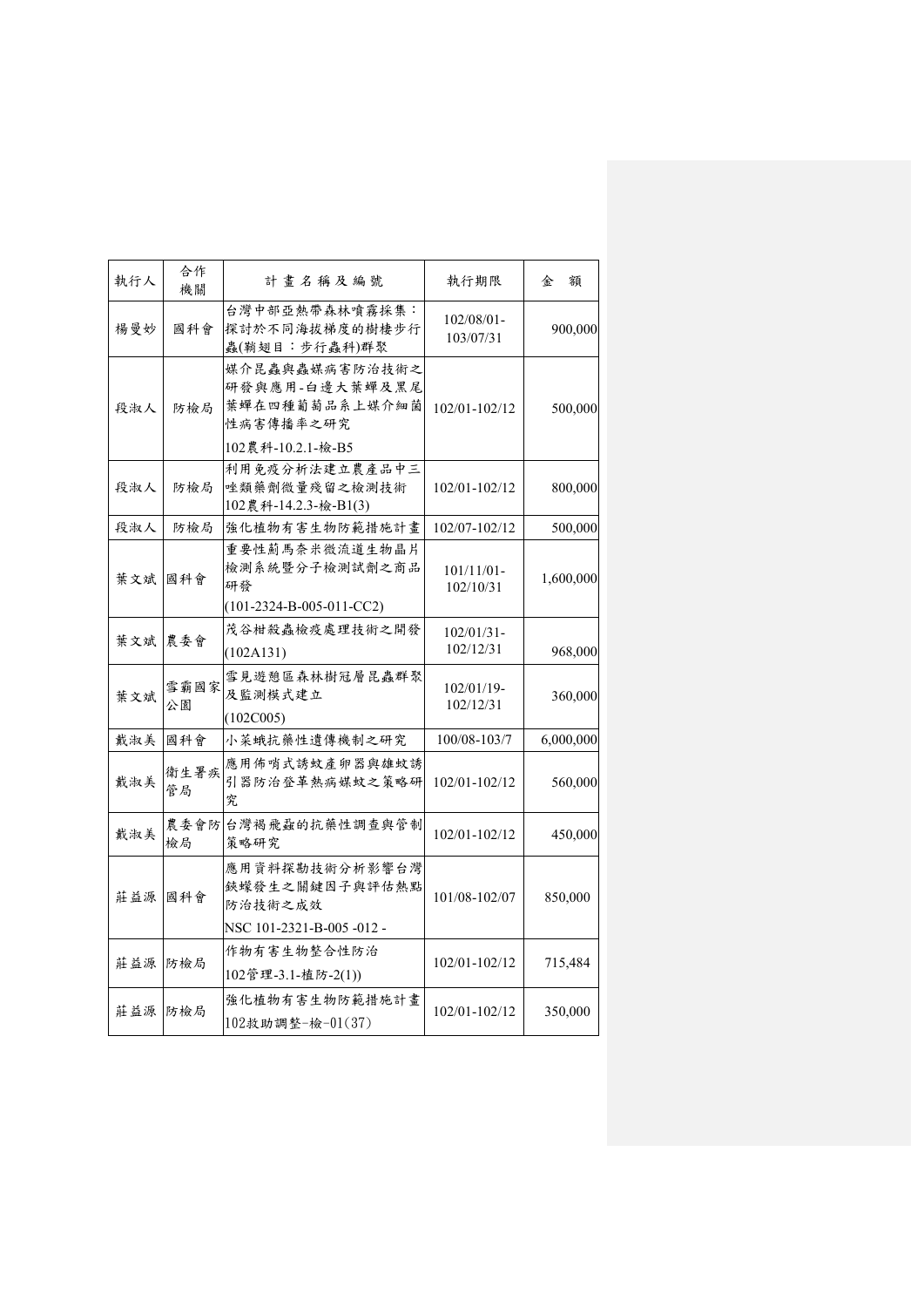| 執行人 | 合作<br>機關 | 計書名稱及編號                                                             | 執行期限          | 額<br>金  |
|-----|----------|---------------------------------------------------------------------|---------------|---------|
| 莊益源 | 國科會      | 台灣鋏蠓標準調查採樣技術之改<br>進與評估族群密度熱點防治技術 <br>之成效<br>NSC 102-2321-B-005-016- | 102/08-103/07 | 700,000 |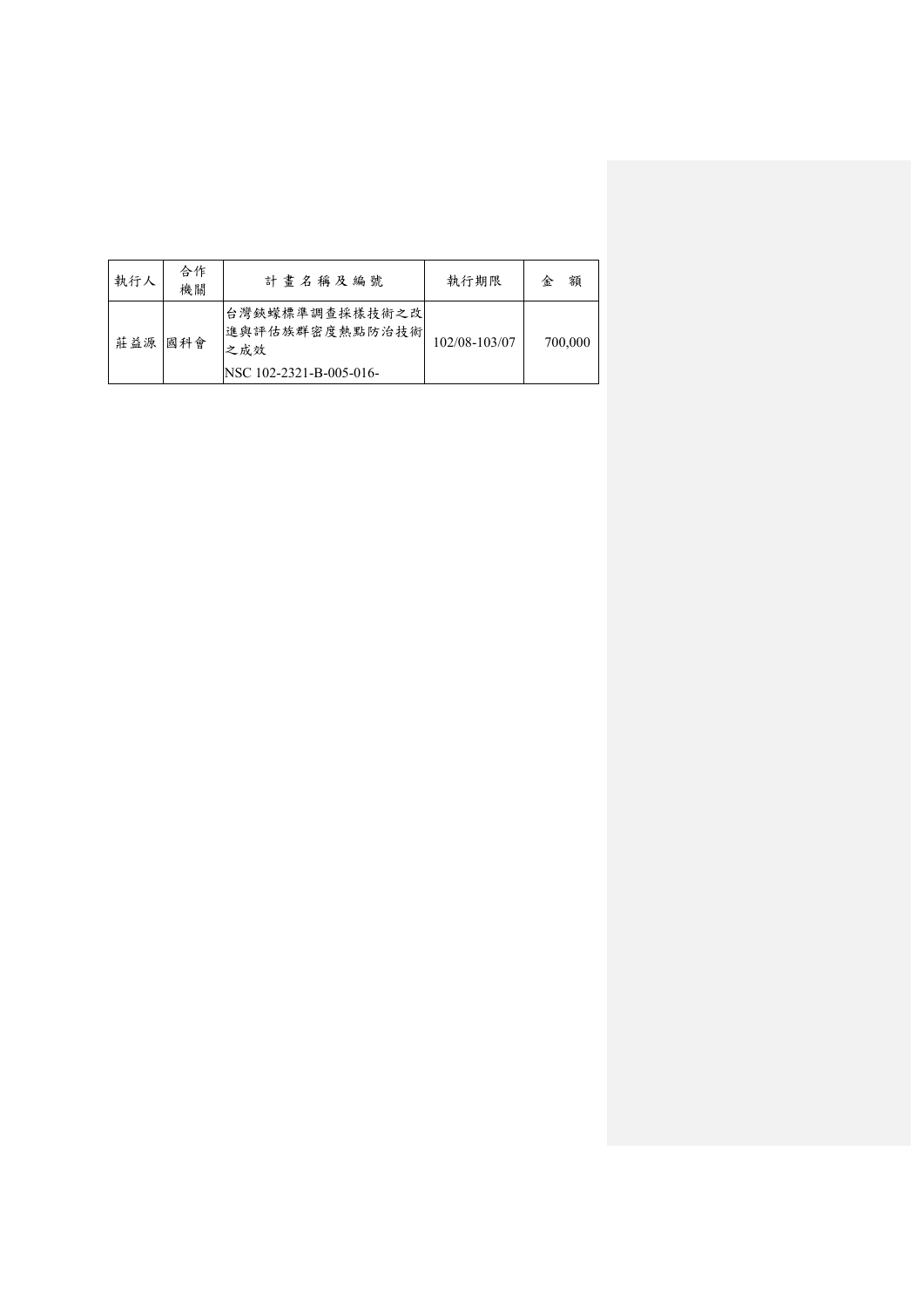| 講<br>演<br>人         |                                                                                                             |           |            |                                                                                                                                                                                |
|---------------------|-------------------------------------------------------------------------------------------------------------|-----------|------------|--------------------------------------------------------------------------------------------------------------------------------------------------------------------------------|
| 姓<br>名              | 職稱<br>(服務單位)                                                                                                | 期<br>日    | 地 點        | 講<br>題<br>演<br>目                                                                                                                                                               |
| 李後鋒                 | 博士<br>(台灣大學昆蟲系<br>博士後研究)                                                                                    | 102.03.06 | 本系<br>視聽教室 | Basic and mission-oriented<br>researches on termite biology<br>白蟻的基礎及應用生物學研<br>究                                                                                               |
| Dr. John<br>LaSalle | Director<br>(Atlas of Living<br>Australia)                                                                  | 102.03.13 | 本系<br>視聽教室 | Biodiversity Discovery in the<br>Digital Era                                                                                                                                   |
| 宋一鑫                 | 副研究員<br>(苗栗改良場蠶蜂課)                                                                                          | 102.03.20 | 本系<br>視聽教室 | 傳粉及狩獵性昆蟲之多樣性,<br>利用及蟲害防除                                                                                                                                                       |
| David<br>Haymer     | Professor<br>(Department of Cell)<br>and Molecular<br>Biology, University<br>of Hawaii at Manoa)            | 102.03.27 | 本系<br>視聽教室 | Molecular taxonomy in the<br>genomics era: What we can<br>learn from insect "omics"                                                                                            |
| 黃俊儒                 | 副教授<br>(中正大學通識教育<br>中心)                                                                                     | 102.04.10 | 本系<br>視聽教室 | 媒體中的科學                                                                                                                                                                         |
| 朱能榮                 | 兼任講師<br>(高雄大學傳統工藝<br>與創意設計學系)                                                                               | 102.04.17 | 本系<br>視聽教室 | 生物與藝術                                                                                                                                                                          |
| 余宛如                 | 生態綠創辦人、台<br>灣公平貿易協會理<br>事                                                                                   | 102.04.24 | 本系<br>視聽教室 | EcoChic!支持公平貿易與生<br>態多樣性!                                                                                                                                                      |
| 謝明均                 | 專案經理<br>(教育部創用 CC 諮<br>詢中心)                                                                                 | 102.05.08 | 本系<br>視聽教室 | 創用 CC 簡介一著作權授權的<br>新方式                                                                                                                                                         |
| 任秀慧                 | 助理教授<br>(台灣大學生物環境<br>系統工程學系)                                                                                | 102.05.15 | 本系<br>視聽教室 | Spatial and temporal variation<br>of structuring mechanisms for<br>aquatic macrozoobenthos in<br>constructed wetlands: Insights<br>for bioassessment of wetland<br>restoration |
| David<br>Denlinger  | Professor<br>(Department of<br>Evolution, Ecology<br>and Organismal<br>Biology<br>Ohio State<br>University) | 102.05.22 | 本系<br>視聽教室 | Surviving in Antarctica:<br>An insect perspective                                                                                                                              |

(二)102年3月至102年8月份學者專家演講一覽表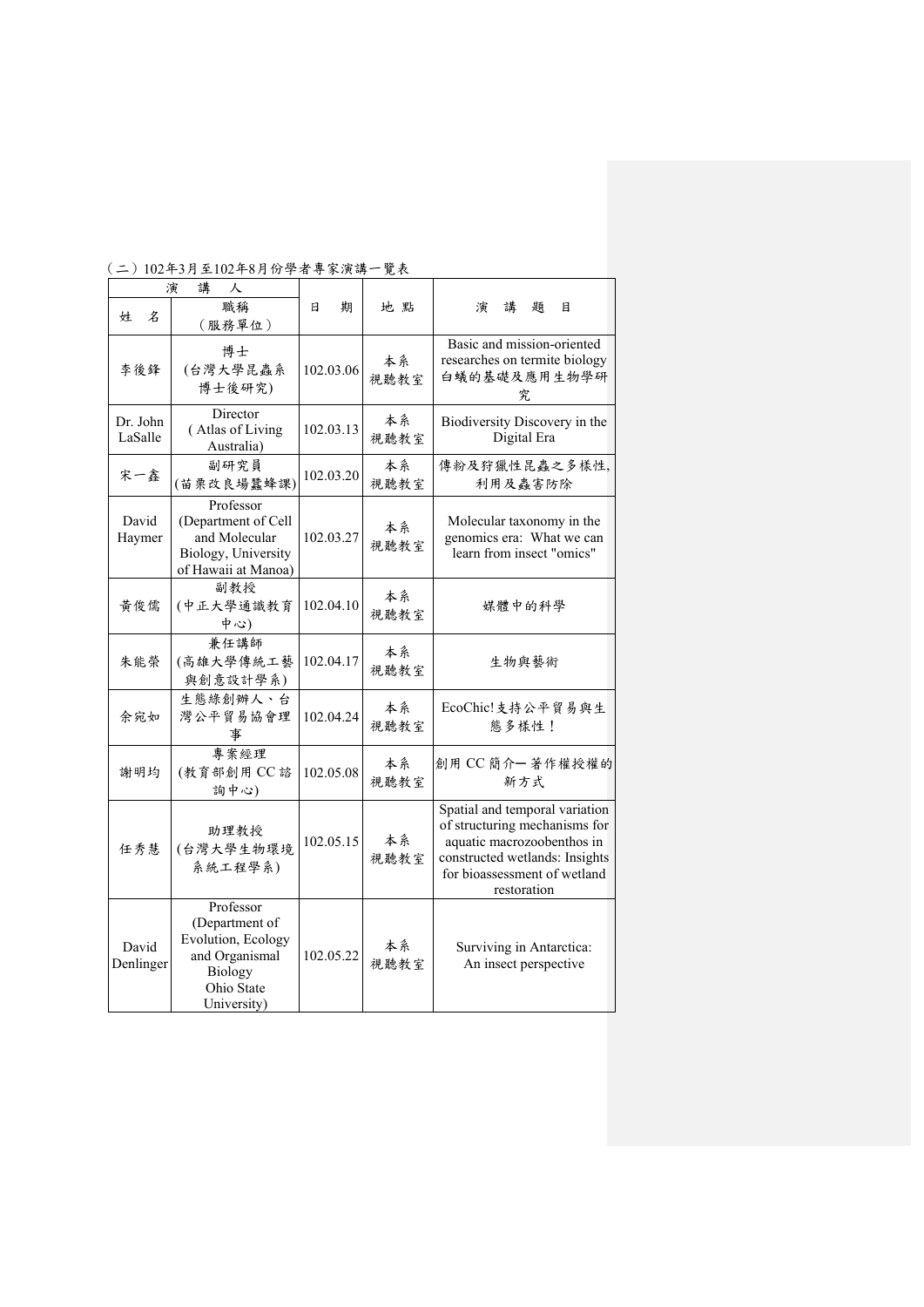| 杜武俊                           | 教授<br>(國立中興大學昆蟲<br>學系0                                                                                                                                      | 102.05.29 | 本系<br>視聽教室 | 小黑蚊防治技術之研發                                                                                                           |
|-------------------------------|-------------------------------------------------------------------------------------------------------------------------------------------------------------|-----------|------------|----------------------------------------------------------------------------------------------------------------------|
| Wayne M.<br>Getz              | Professor<br>(Dept. Environmental<br>Science, Policy &<br>Management, UC<br>Berkeley)                                                                       | 102.06.05 | 本系<br>視聽教室 | NOVA: an interactive<br>graphics- scripting platform for<br>education and computational<br>research                  |
| 黃將修                           | 教授<br>(國立海洋大學海洋<br>生物研究所)                                                                                                                                   | 102.06.05 | 本系<br>視聽教室 | A pilot study of underwater<br>laser video optical technology<br>on zooplankton behaviour and<br>coral reef research |
| Dr.<br>Charles E.<br>Griswold | Schlinger Curator of<br>Arachnology<br>Department of<br>Entomology<br>California Academy<br>of Sciences<br>San Francisco, USA                               | 102.07.01 | 本系<br>視聽教室 | Sharing webs and sharing data:<br>revision of the velvet spiders<br>(Eresidae)                                       |
| Dr.<br>Gustavo<br>Hormiga     | Ruth Weintraub<br>Professor of Biology<br>Department of<br><b>Biological Sciences</b><br>The George<br>Washington<br>University<br>Washington, D.C.,<br>USA | 102.07.01 | 本系<br>視聽教室 | Phylogeny and evolution of<br>orb-weaving spiders                                                                    |

(三)研究生專題演講:101年3月至102年8月份計有17人次。

(四)師資

| 專兼任<br>稱<br>職 | 專<br>任                                     | 小計 | 兼任                              | 小計 | 備<br>註                                                          |
|---------------|--------------------------------------------|----|---------------------------------|----|-----------------------------------------------------------------|
| 授<br>教        | 路光暉<br>齊<br>べこ<br>楊正澤<br>黄紹毅<br>杜武俊<br>唐立正 | 六位 | 邵廣昭<br>施劍 鎣 (不支薪)<br>侯 豐男 (不支薪) | 三位 | 具有博士學位之專<br>任教師有十四位<br>具有博士學位之兼<br>任教師有五位<br>具有碩士學位之兼<br>任教師有一位 |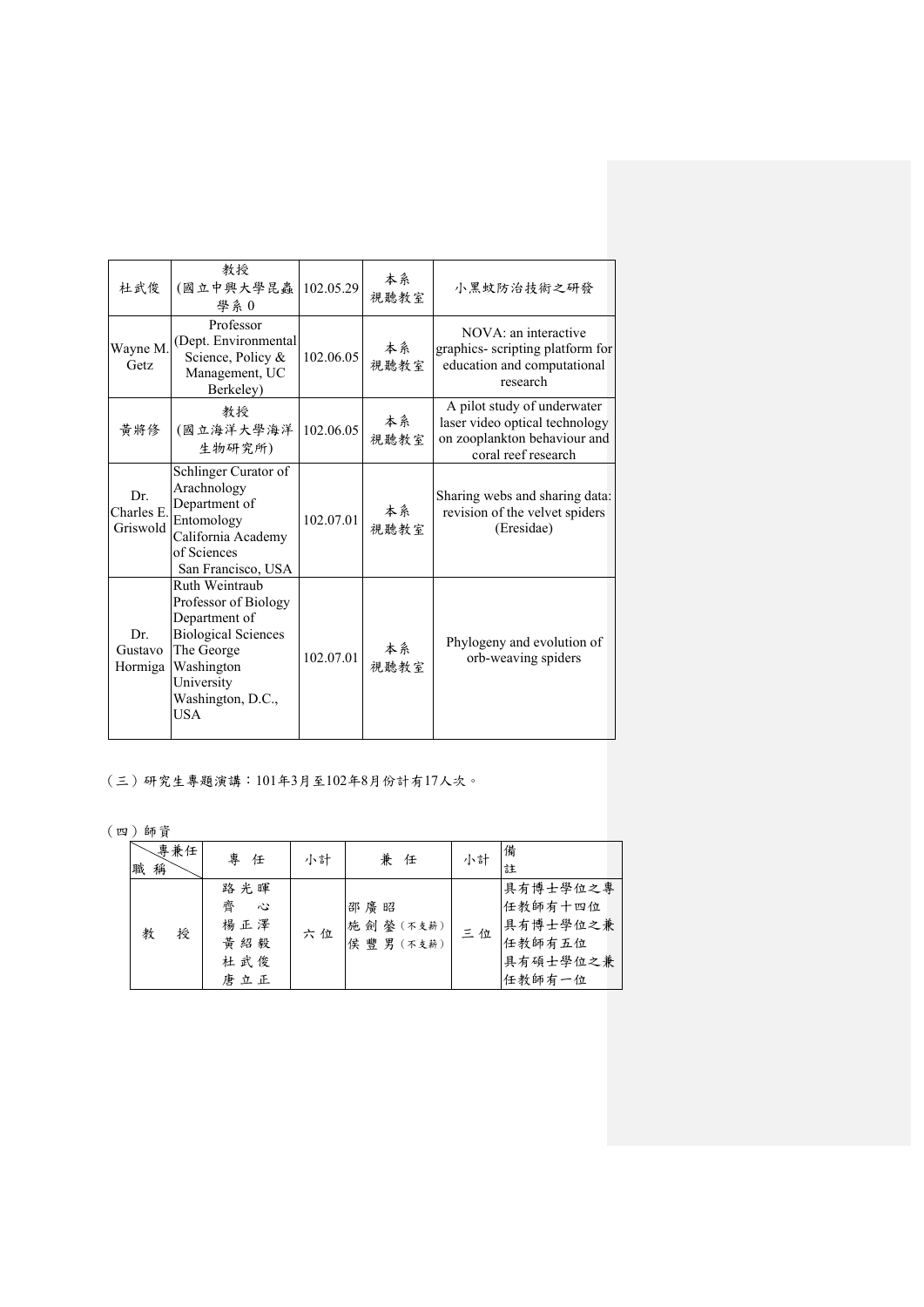| 副教授                               | 郭美華<br>楊曼妙<br>段淑人<br>葉文斌<br>戴淑美 | 五位 | 卓逸民<br>李 學進 (不支薪) | 二位 |  |  |  |
|-----------------------------------|---------------------------------|----|-------------------|----|--|--|--|
| 助理教授                              | 陳美娥<br>莊益源<br>李後鋒               | 三位 |                   |    |  |  |  |
| 講<br>師                            |                                 |    | 陳昭鈞(不支薪)一位        |    |  |  |  |
| 合計:專任教師十四人、兼任教師六人,共二十人(其中四位兼任不支薪) |                                 |    |                   |    |  |  |  |

(五)學生人數

| 人數       | 學<br>部<br>大 |    |        | 究<br>所<br>研  |    |                  |          |        |
|----------|-------------|----|--------|--------------|----|------------------|----------|--------|
|          | 男           |    |        | 碩<br>士       | 班  | 博                | 班<br>士   | 合<br>計 |
| 年級       |             | 女  | 合<br>計 | 男            | 女  | 男                | 女        |        |
|          | 33          | 16 | 49     | 17           | 5  | $\boldsymbol{0}$ | $\theta$ | 22     |
|          | 27          | 11 | 38     | 9            |    | $\overline{2}$   | $\theta$ | 18     |
| $\equiv$ | 35          | 11 | 46     | 4            |    | 3                |          | 9      |
| 四        | 27          | 26 | 53     | $\mathbf{0}$ |    | 11               | 5        | 17     |
| 合計       | 122         | 64 | 186    | 30           | 14 | 16               | 6        | 66     |

二、學術交流

- 1. Tuan, S. J., C. C. Lee, and H. Chi. 2013. Population and damage projection of Spodoptera litura (F.) on peanuts (Arachis hypogaea L.) under different conditions using the age-atage, two-sex life table. Pest Management Science (in press).
- 2. Morteza Ebrahimi, Ahad Sahragard, Reza Talaei-Hassanloui, Aurang Kavousi and Hsin Chi. 2013. The Life Table and Parasitism Rate of Diadegma insulare (Hymenoptera: Ichneumonidae) Reared on Larvae of Plutella xylostella (Lepidoptera: Plutellidae), With Special Reference to the Variable Sex Ratio of the Offspring and Comparison of Jackknife and Bootstrap Techniques. Ann. Entomol. Soc. Am. 106(3): 279-287.
- 3. Huang, Y. B., and H. Chi. 2013. Life tables of Bactrocera cucurbitae (Diptera: Tephritidae): with an invalidation of the jackknife technique. Journal of Applied Entomology 137: 327-339.
- 4. Yu, Jih-Zu, Hsin Chi, and Bing-Huei Chen. 2013. Comparison of the life tables and predation rates of Harmonia dimidiata (F.) (Coleoptera: Coccinellidae) fed on Aphis gossypii Glover (Hemiptera: Aphididae) at different temperatures. Biological Control 64: 1-9.

<sup>(</sup>一)教師前往國外開會、發表論文或考察情形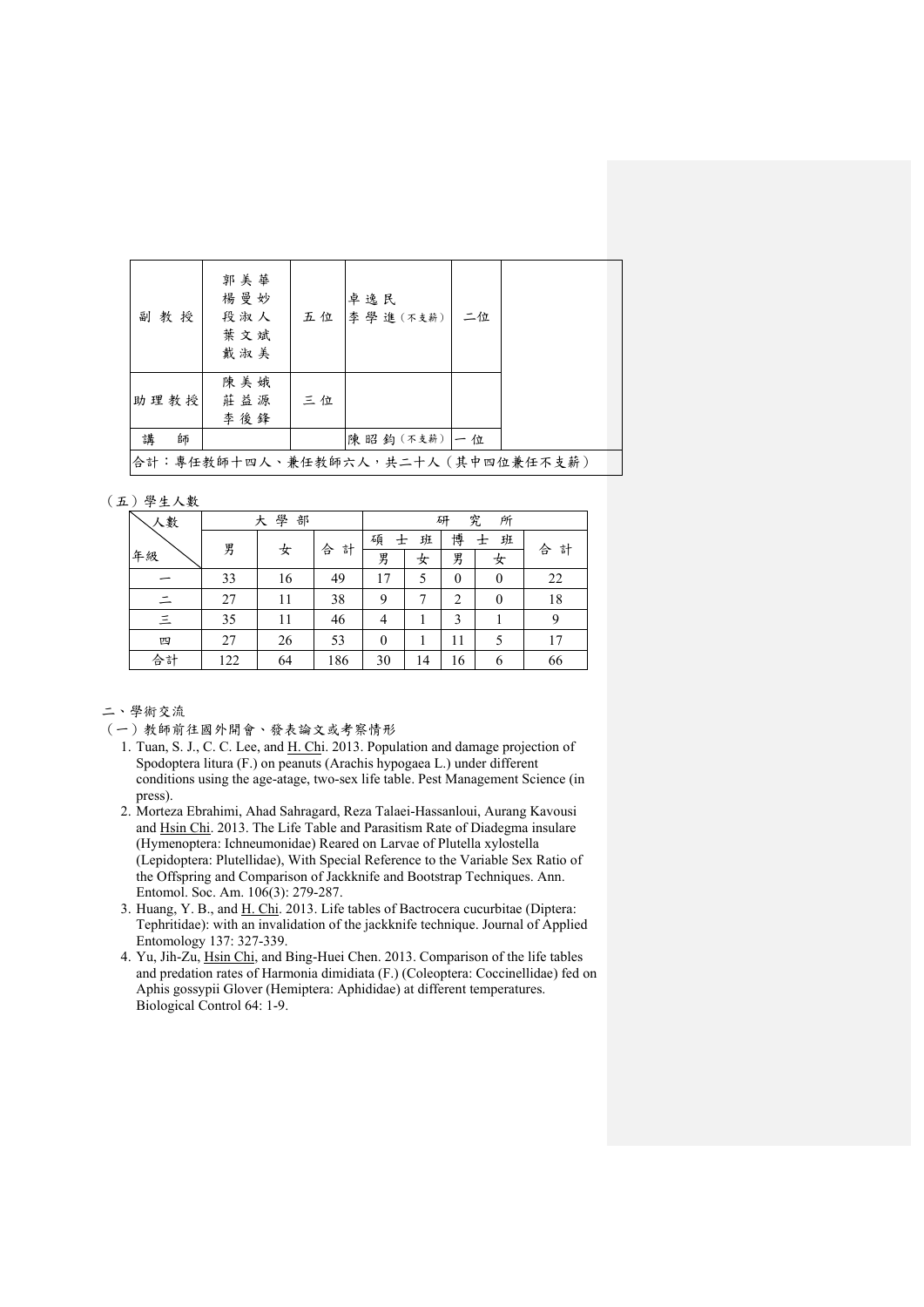- 5. 楊正澤,4/20-4/30應尼泊爾加德滿都大學及農林大學 (AFU, Nepal) (原 IAAS, Tribhuvan University,)之邀,前往講學,舉辦「昆蟲分類學與鑑定技術工 作坊」研習活動。同時商談未來交流事宜,並利用在曼谷轉機之機會,應 邀在泰國農部進行交流,檢查昆蟲標本。
- 6. Aliou, D., J.T. Yang<sup>\*</sup>, and P.Y. Lai. 2013. Biomorphometric Characteristics of Different Types of Sensilla Detected on the Antenna of Helicoverpa armigera by Scanning Electron Microscopy. Journal of Asia-Pacific Entomology 16: 23-28.
- 7. 黃紹毅,於102年7月2日~7月5日至泰國農業大學及朱拉隆功大學訪問考 察,商量兩校與中興大學學術合作及交換學生等議題。
- 8. 黃紹毅,於102年6月份至日本住友化學參訪。
- 9. Yang, M. J., W.Y. Lin, R. F. Hou, C. H. Lin, C. L. Shyu,, and W. C. Tu\*. 2013. Enhancing antimicrobial activities of mastoparan-B by amino acid substitutions. Journal of Asia Pacific Entomology 16: 349-355. (Impact factor:0.799)
- 10.Lo, Shih-Jie, Shih-Chun Yang, Da-Jeng Yao, Jiann-Hwa Chen, Wu-Chun Tu and Chao-Min Cheng (2013, Apr). Molecular-level dengue fever diagnostic devices made out of paper . Lab on a Chip. Biological Research Methods. 13: 2686-2692. (SCI, Impact factor: 0.506; 6/72 in ) NSC 101-2628-E-007-011-MY3.
- 11.Chen, Y. Y., J. W. Lin, Y. C. Fan, W. C. Tu, G. J. Chang, S. S. Chiou. 2013. First detection of the Africa/Caribbean/Latin American subtype of Culex flavivirus in Asian country, Taiwan. Comparative Immunology, Microbiology & Infectious Diseases. 36 (4): 387-396. (Impact factor: 2.337) (SCI, 6/145, Veternary Sciences)
- 12.Lee,Y. F., C. C. Cheng, J. S. Chen, N. N. Lin, Y. W. Hung, J. M. Wang, W. C. Tu, K. C. Tung and Y. T. Chiu. 2013. Evidence of intracellular stages in Trypanosoma (Megatrypanum) theileri in non-phagocytic mammalian cells. Veterinary Parasitology. 191: 228-239. (Impact factor: 2.579) (SCI, 4/145, Veterinary Sciences).
- 13.Ming-Chih Chiu, Mei-Hwa Kuo, Shiao-Yu Hong, and Yuan-Hsun Sun. 2013. Impact of extreme flooding on the annual survival of a riparian predator, the brown dipper Cinclus pallasii. Ibis 155: 377-383. (2012 Impact factor: 2.361; Ranking:  $2/22 = 9%$  Ornithology)
- 14.Ming-Chih Chiu, Chao-Hsien Yeh, Yuan-Hsun Sun, and Mei-Hwa Kuo. 2013. Short-term effects of dam removal on macroinvertebrates in a Taiwan stream. Aquatic Ecology 47: 245-252. (2012 Impact factor: 1.378; Ranking: 51/100=51% Marine & Freshwater Biology)
- 15.Chia-Yu Chen, Ming-Chih Chiu, Mei-Hwa Kuo. 2013. Effect of warming with temperature oscillations on a low-latitude aphid, Aphis craccivora. Bulletin of Entomological Research 103: 406-413. doi: 10.1017/S0007485312000867 (2012 Impact factor: 1.987; Ranking: 16/87=18.4% Entomology)
- 16.葉文斌,102年4月01日~ 4月04日:福建福州、廈門進行蟲標本收集。
- 17.葉文斌,102年6月17日~ 6月23日:海南島吊羅山進行標本收集。
- 18.102年8月4-8日楊曼妙老師與博士生唐昌廸赴澳洲參加第六屆世界蟲癭大會 (6th International Symposium on the Biology & Ecology of Gall inducing Arthropods),發表研究成果並張貼海報。
- 19.Aoki, S., U. Kurosu, M. Kutsukake, T. J. Hsieh, M. M. Yang, J. C. Choe, and T. Fukatsu. 2013. The aphid Ceratovacuna nekoashi (Hemiptera: Aphididae: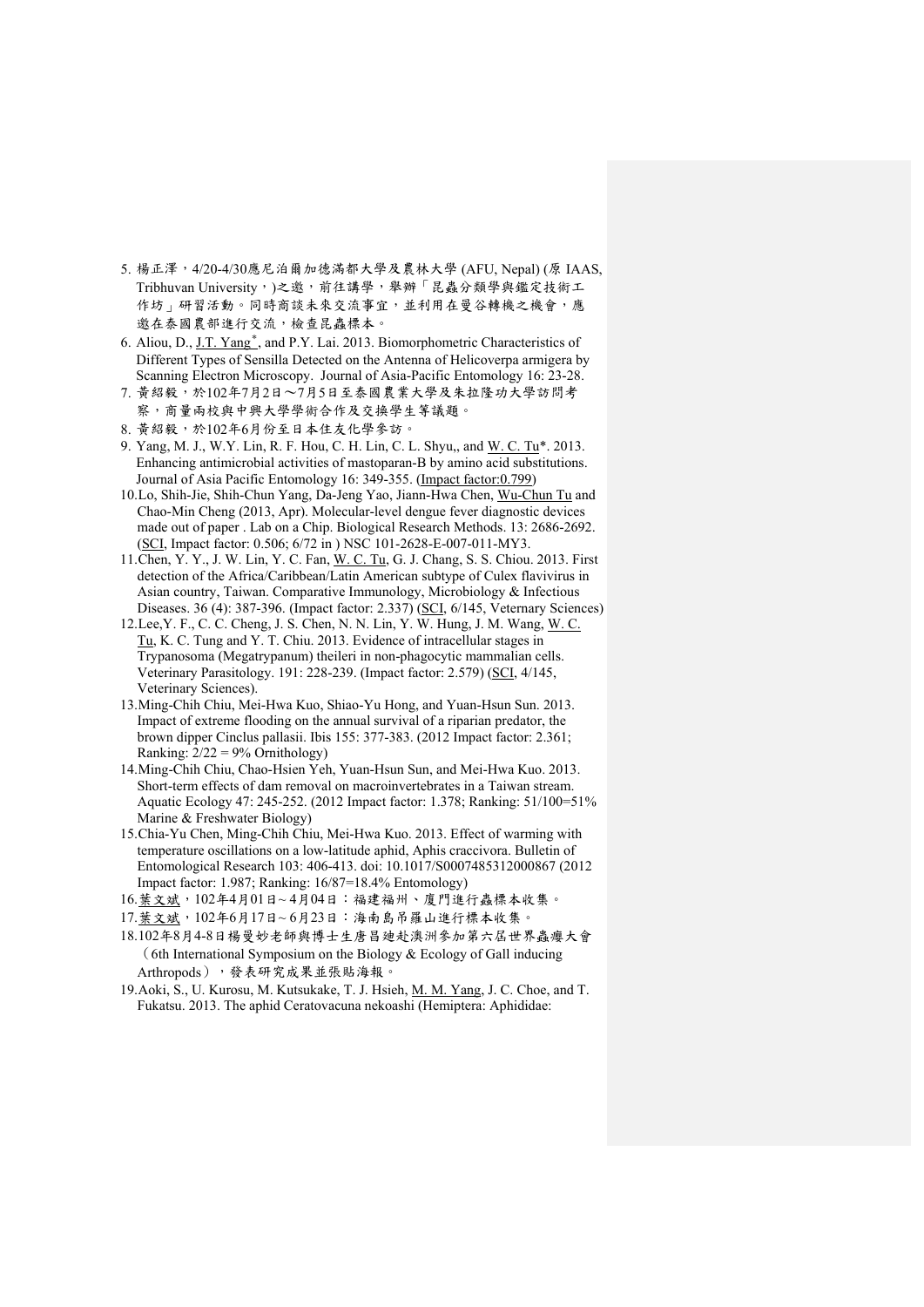Hormaphidinae) and its allied species in Korea, Japanand Taiwan. Entomological Science 16 (2): 203-221. [SCI期刊(IP: 0.673, 49/86 in Entomology]

- 20.石憲宗、郝秀花、邱一中、林鳳琪、楊曼妙\*。2013。台灣產檬果害蟲(蟎) 名錄修訂與附記。台灣昆蟲。33(2): 27-51。
- 21.Yang, M. M.\*, Y. C. Liao, and Y. C. Lee. 2013. Digital Archive of the Insect Collection at National Chung Hsing University- Psylloidea and Fulgoroidea (Hemiptera). 2013 TELDAP international conference. March 14-16, 2013 Taipei, Taiwan. (Poster)
- 22.Yang, M. M., D. Burckhardt, and S. J. Fang. 2013. Psylloidea of Taiwan, Volume II Family Triozidae. National Chung Hsing University. 160 pp. <2013年7月出 版。 ISBN: 9789860358520 GPN: 1010201380>(出版日期及GPN曾修改 過)
- 23.Zuo YH, Lu KH, Chen ME. 2013. Characteristics and gene expression of fat body in adult oriental fruit fly, Bactrocera dorsalis. Formosan Entomol 33: 91- 106.
- 24.莊益源,102年6月14-18日前往大陸廣東地區,協助國內廠商開發誘蟲資材 (燈光誘捕蛾類害蟲裝置)及進行田間測試與評估。
- 25.莊益源,102年7月8-14日前往馬來西亞檳城擊金馬崙高原等地區,協助當 地農業資材廠商(LKB BIO FERTIKIZER SDN BHD)鑑定害蟲種類及進行昆 蟲性費洛蒙田間誘捕效能之測試與評估。
- (二)與校外機構進行建教合作或合作舉辦研討會情形
	- 1. 齊心教授2013年4月18日~26日應邀赴中國農業科學院植物保護所講授  $\ulcorner$  Life table theory and data analysis  $\lrcorner$   $\lrcorner$
	- 2. 齊心教授2013年5月18日~26日應邀赴泰國Kasetsart University講授「Life table theory and data analysis」。
	- 3. 齊心教授2013年7月19日~26日應邀赴山東農業大學講授「Life table theory and data analysis」。
	- 4. 齊心教授擔任University of Yuzuncu Yil, Turkey 博士班co-advisor.
	- 5. 楊正澤,102年7月12日與嘉義大學植物醫學系暨昆蟲資源生態館合辦「台 灣昆蟲生態與保育研習會」,這是第五年連續舉辦,或嘉義地區學員歡 迎。今年講題:「街角遇見蟲」--- 請常問,這是什麼昆蟲?
	- $6.$  楊正澤,  $2013$ 台灣田野生物研習會 (TFBC)於7月1-7月10日, 及7月22日 -7月30日兩梯次在林業試驗所蓮花池中心舉行,擔任課程。本校今年有昆 蟲,森林及生科各系學生參加,表現優異。
	- $7.$  黃紹毅,於102年7月17日~7月24日舉辦2013農業暨文化體驗營,共有23 位大陸西北農林科技大學及19位本校師生參與。
	- 8. 段淑人,102年7月1日~8日為期八天,負責帶領本校學生至西北農大參加 「第五屆華夏農耕文化淵源體驗營」同行的學生計有31名(含5個學院計12 個系)。活動中安排了兩個專題講座-中國畫鑑賞及中華民族傳統文化。另 外,針對農業發展、精緻耕作方式與現代科技在農漁牧上的應用,也經由 參訪楊凌農業現代農業科技示範園區及西北農大博覽園區(昆蟲館、動物 館、土壤館及農史館)而再度提升了本次活動的學習效果,同時兩校的學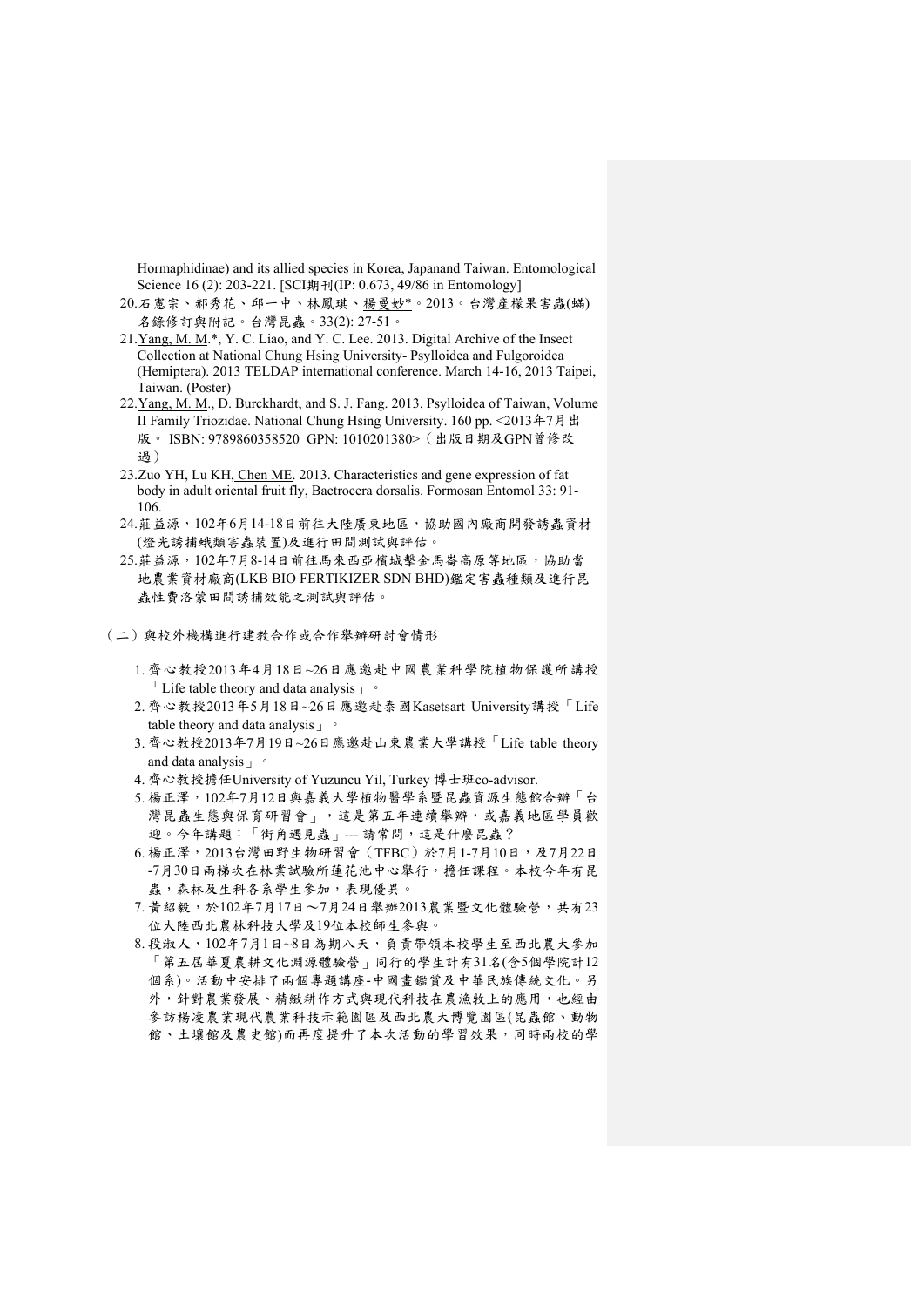生藉此等交流活動奠定了更深厚的情感基礎,及未來學術研究交流的管 道。

- 9. 楊曼妙。2013。東沙島昆蟲相資源現況調查與變遷趨勢評估。海洋國家公 園管理處101年度保育研究成果發表會,高雄。(Oral) 2013年5月3日。
- 10. 楊曼妙。2013。昆蟲多樣性與標本製作說明。中興高中,南投。2013年 3月30日。[針對資優生進行講習與實作]
- 11. 楊曼妙。2013。板栗癭蜂之診斷鑑定與防治。板栗癭蜂防治宣導說明 會,嘉義縣中埔鄉。2013年3月1日。(配合防檢局植防組,針對農民進行 田間講習)
- 三、最近半年來重要措施與未來發展重點
	- 1.齊心
		- (1)協助國外學者分析資料與論文寫作。

(2)繼續擔任美國昆蟲學會出版之Environmental Entomology之Subject Editor. 2.楊正澤

- - (1)中興大學植病系於3月14日邀請演講,講題:生物多樣性的非物質啟發-昆蟲民俗節慶的植物醫學闡釋。
	- (2)台中市土牛國小3月13日邀請參加「廣達游於藝-鳴蟲展-蟲蟲大樂團」巡 迴展開幕。
	- (3)指導中興大學昆蟲學系「昆蟲防禦展」,於5月5日-5月12日於中興大學 惠蓀堂展出,圓滿成功。
	- (4)4月10日宜蘭大學應邀演講及指導專題生調查大礁溪實驗林場直翅目昆 蟲資源。講題:「 昆蟲資源調查方法與技術---面向 二十年發展過 程」。
	- (5)屏東科技大學植物醫學系於5月18日舉辦「植物醫學暨生物科技論 壇」,應邀演講,講題:植物醫學-由植物保護到植物健康。
	- (6)嘉義大學植物醫學系5月31日邀請演講,講題:昆蟲文化與古代植物保 護 ---兼論現代植物醫學與未來植物健康管理之永續願景。
	- (7)6月20日台南市歸仁文化中心出席記者會,談蟋蟀文化之永續維護。
	- (8)7月4日中興大學「有機產業生物技術及經營管理」暑期學分班講師,主 題:昆蟲多樣性與農業永續性。
	- (9)7月17日大甲四健生態育樂營,講題:蟋蟀觀察真有趣。
- (10)擔任「教育部區域環境教育輔導團計畫(中區)」委員,(任期101年 12月9日-102年12月8日)。
- (11)8月6-8 日農業試驗所「蟲媒病害與媒介昆蟲國際研討會」擔任 「Taxonimy workshop」主持人。
- (12)8月9日屏東縣東興國小「廣達游於藝-鳴蟲展-蟲蟲大樂團」教師研習 營,講題:「街角遇見蟲」-鳴蟲四季-夏蟬秋蛩。
- 3.段淑人,研究重點在於配合國家安全農業政策,研發農產品農藥快速簡易 檢測技術,利用免疫化學分析法進行農藥殘留微量分析,以確保食品安全 品管無縫之目標。